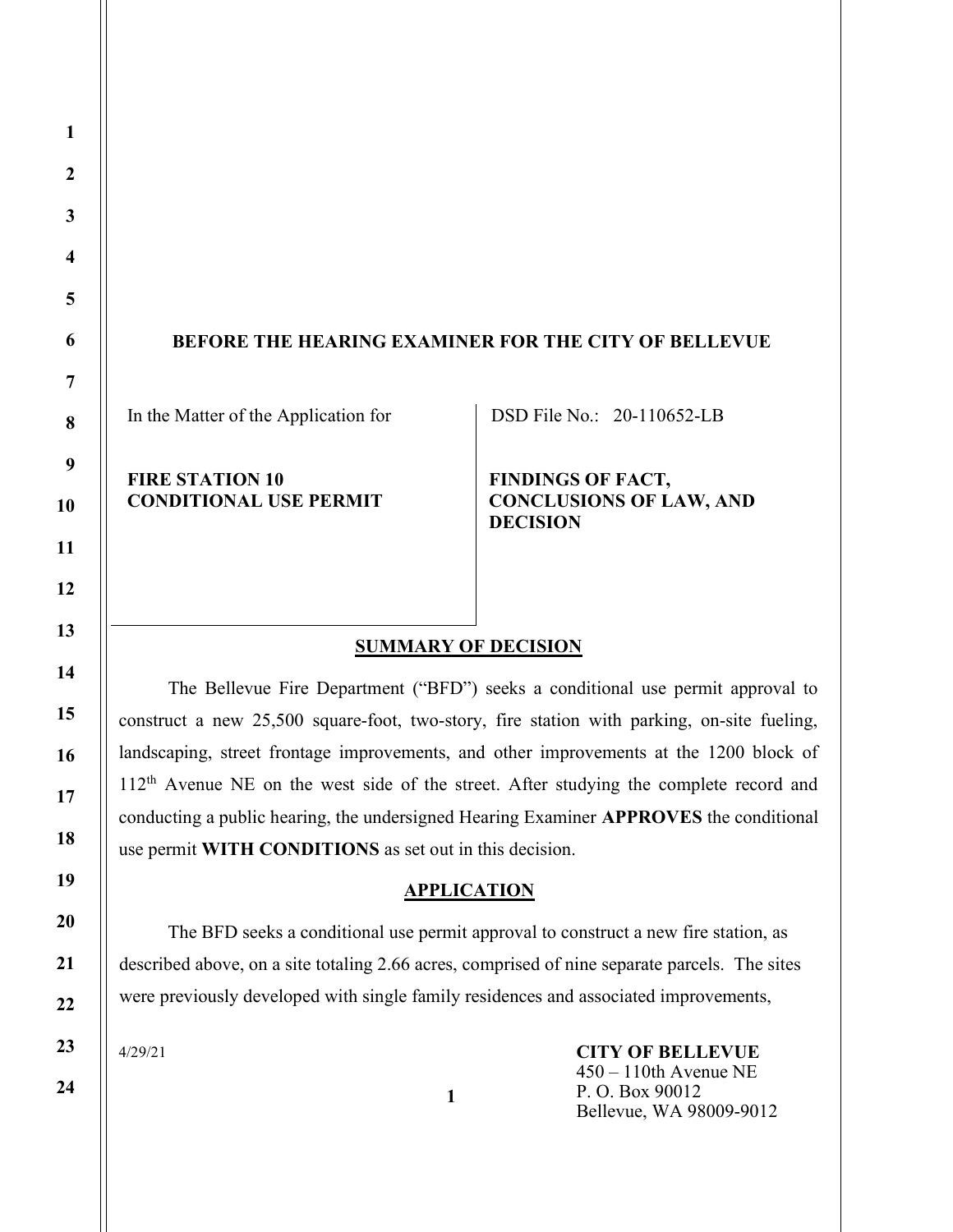which have been demolished. The site is vegetated but with limited tree coverage due to the previous single-family development. Large fir and deciduous trees are located around the wetland in the northwest corner of the site. Site topography slopes down from 112<sup>th</sup> Ave NE and flattens out in the area in which the former homes and associated improvements were located. The site is bordered by McCormick Park to the south.

 BFD indicates the purpose of the project is to maintain and improve the level of service to residents and businesses in Northwest Bellevue, Downtown, and BelRed areas, to keep apace with the increased density and vertical development in those areas of the City. BFD asserts the new station will improve response times within the area and support the overall fire capability and services in the City by ensuring there is adequate fire apparatus and crews serving the area. The project will also include frontage improvements to  $112<sup>th</sup>$  Avenue NE.

 The fire station will be located on the south portion of the site, due to the presence of the wetland. The building is designed to contain fire station apparatus bays and turnaround, parking and fueling south of the building, between the fire station and McCormick Park. A separate visitor parking lot will be located to the north of the proposed station and connected by a path and a sidewalk. The building will be designed at below-grade from 112<sup>th</sup> Avenue NE to give the building a lower profile to help assure compatibility with the adjacent neighborhoods to the north and west.

 The site contains a Category IV wetland and its associated buffer of 400 feet. The applicant's critical area study classified the wetland under the 2014 Wetland Rating System for Western Washington as a palustrine emergent slope wetland 8,907 square feet in size with moderate water quality and hydrologic function but low habitat function. The proposal seeks to modify the buffers on the southern end of the wetland to accommodate the fire station building; therefore, BFD applied for and received a critical areas land use permit from the Director of the Development Services Department ("Director"). The Director found that the location and design resulted in the least impacts to the critical area and minimized disturbance of vegetation and soils, and that the mitigation proposed complies with the

2

4/29/21

CITY OF BELLEVUE 450 – 110th Avenue NE P. O. Box 90012 Bellevue, WA 98009-9012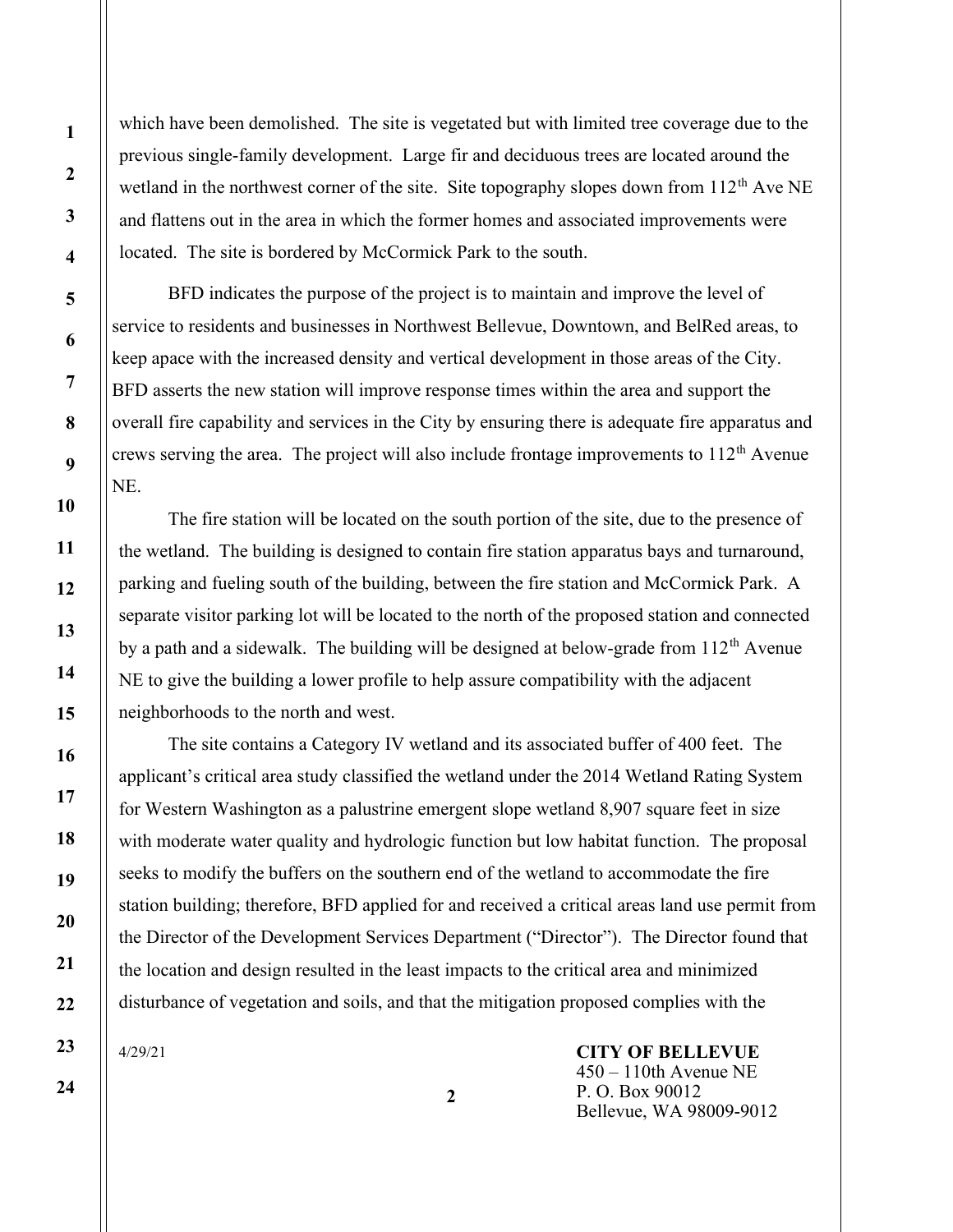required standards under the code. That decision was not appealed to the Hearing Examiner and is therefore not otherwise addressed in this decision. The Director proposed Conditions of Approval IX.B.8 and 9 to provide for mitigation, restoration planning, enhancement of the wetland buffer, plant monitoring, and maintenance which is included as a part of this decision.

#### CONTENTS OF THE RECORD

 The record consists of Exhibit C-1, the DSD project file (pages 1 through 848); Exhibit C-2, the City's PowerPoint Presentation; and Exhibit A-1, a diagram of the proposed building used by the BFD during its presentation at the public hearing. The record also includes the recording of the virtual public hearing held April 15, 2021 at 6:00 p.m. The Examiner heard the testimony of a witness from the DSD, Reilly Pittman, and a Senior Construction Program Manager from the Finance and Asset Management Department, Janeen Loughin. No members of the public attended or testified.

#### PROCEDURE

 Conditional use applications are processed as Process I applications under the Land Use Code (LUC). Under Process I, the Director makes a recommendation to the Hearing Examiner, and following the public hearing, the Hearing Examiner makes a decision approving or disapproving the conditional use permit. LUC 20.35.137; 20.35.140. That decision is appealable to the City Council. LUC 20.35.150.

 The Critical Areas Land Use Permit application is a Process II application under the Land Use Code. The Director makes the City's Process II decision under LUC 20.35.200. Both the Director's Process I recommendation on the conditional use application and the Director's Process II decision on the Critical Areas Land Use Permit are included in the staff report, which comprises the first 37 pages of Exhibit C-1, the project file ("staff report").

#### FINDINGS OF FACT

4/29/21 1. Proposal. The Bellevue Fire Department ("BFD") seeks a conditional use permit approval to construct a new 25,500 square-foot, two-story, fire station with parking,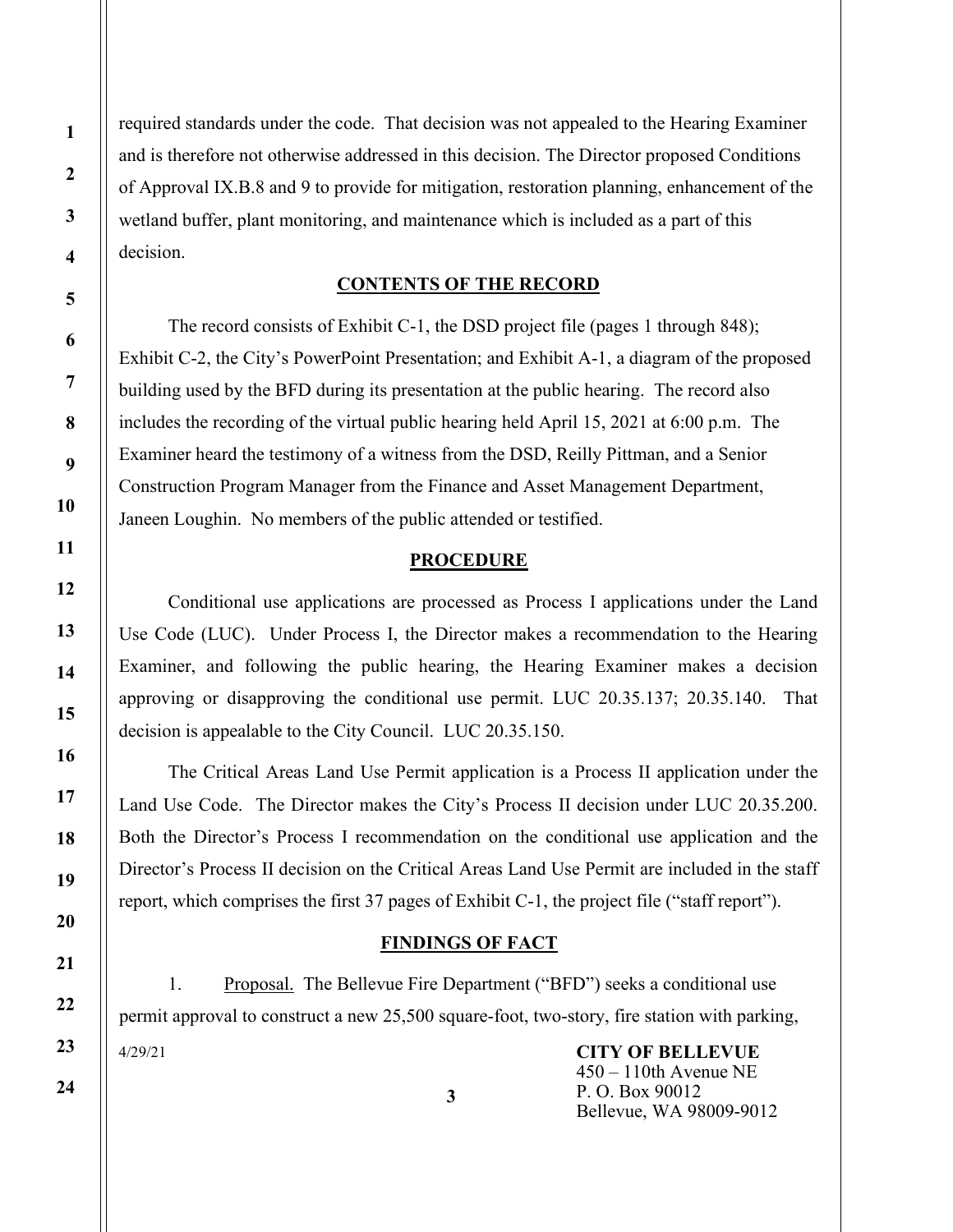on-site fueling, landscaping, street frontage improvements, and other improvements at the 1200 block of  $112<sup>th</sup>$  Avenue NE on the west side of the street.

2. Consistency with the Comprehensive Plan. The site is located within the SF-H comprehensive plan designation. The Comprehensive Plan designation is consistent with the zoning classification of R-4. The analysis of the plan policies applicable to this proposal, as outlined on pages 28-29 of the staff report and incorporated herein by reference, indicate that the proposal is consistent with the plan. Nothing in the record indicates otherwise.

3. Consistency with Land Use Code/Zoning Requirements. The site is located within the R-4 land use district. The submitted plans generally conform to the zoning requirements in LUC 20.20.010 as outlined at page 15 of the staff report. Staff will need to verify conformance of the construction plans with the zoning requirements during any future building permit application process.

4. Site context and description. The site has frontage along  $112<sup>th</sup>$  Avenue NE to the east, and abuts single-family residences to the north and west. Offices and medical buildings are across  $112^{th}$  Avenue NE to the east of the site. McCormick Park is adjacent to the project site to the south. The project site, the surrounding single-family development, and the park are all zoned R-4. The office development to the east and across  $112<sup>th</sup>$  Avenue NE is zoned OLB: Office and Limited Business, and O: Office. The properties to the south of McCormick Park and NE 12<sup>th</sup> Street are in the Downtown Subarea and are zoned DT-R: Downtown Residential, DT-MU: Downtown Mixed Use, and DT-OLB-N: Downtown Office and Limited Business District North.

5. Site topography. Site topography is generally flat in the area that was previously the location of the houses that were demolished. The elevation slopes down and away from 112<sup>th</sup> Avenue NE toward the wetland on the western portion of the site. The proposed station is intended to have a lower profile than the surrounding existing residential development. The grade of the station and associated improvements are lower than the grade of adjacent properties. This low profile combined with existing and proposed vegetation will

4

4/29/21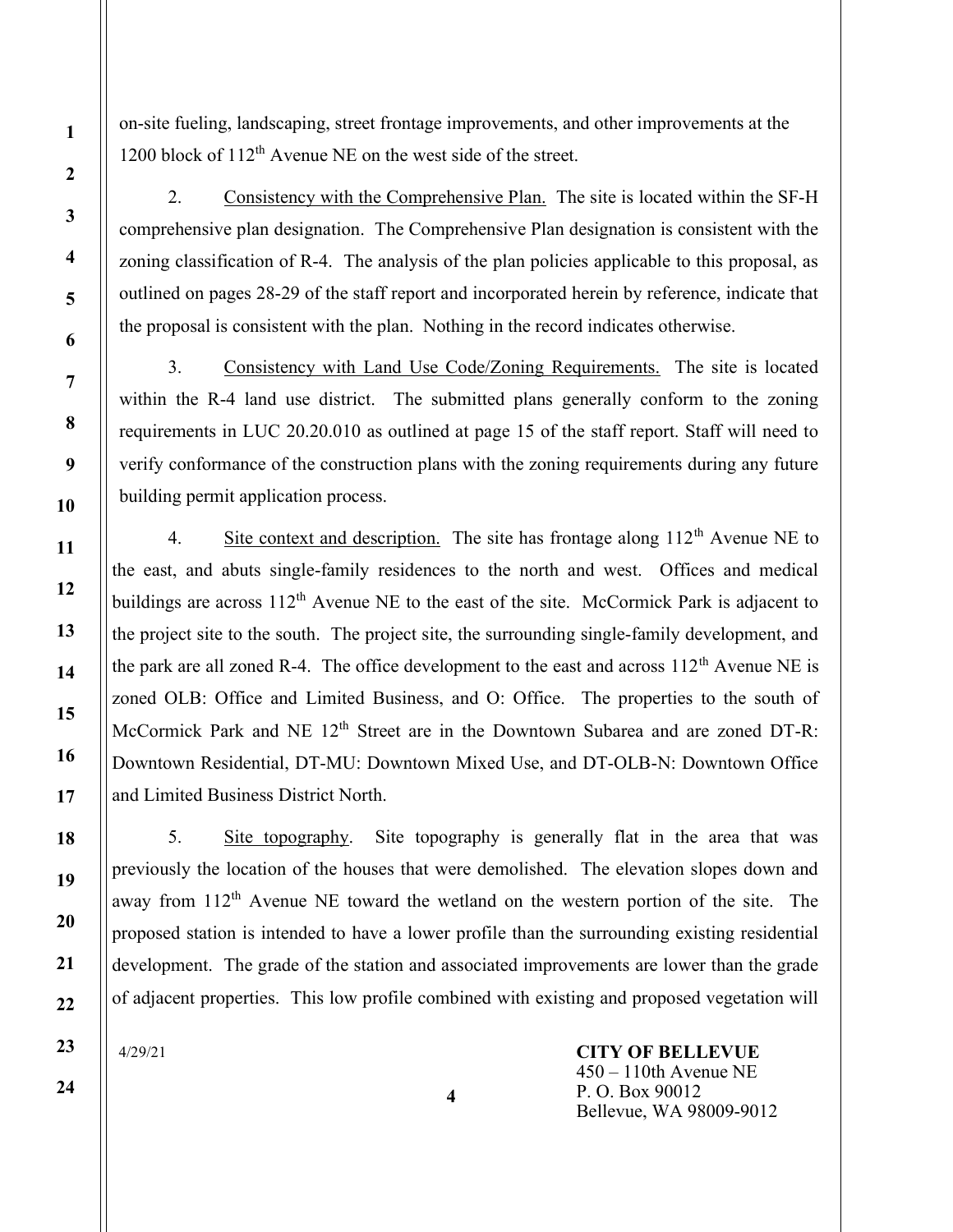provide noise and visual screening between adjacent residential development and the station. See Figure 6 on page 9 of the staff report, incorporated in this decision by reference.

6. Critical areas on site. The critical areas on site, along with their functions and values, are described in the staff report at page 6. That analysis is incorporated into the decision by reference. The wetland on site is a Category IV buffer approximately 8,907 square feet in size. The City requires a 40-foot buffer around this wetland. The Director has granted the critical areas permit with conditions.

7. Transportation Improvements.

A. Site Access and Emergency Signaling. The site will be served by two driveways, one at the north visitor lot, and one at the south. The south access will have an emergency signal to ensure emergency vehicles will not be impeded by queuing traffic on  $112<sup>th</sup>$  Avenue NE. Firefighters will have access to a physical emergency signal that will stop north and southbound traffic on  $112<sup>th</sup>$  Avenue NE to allow a safe turn out of the station. It will also provide green time for southbound traffic at the intersection of  $112<sup>th</sup>$  Avenue NE and NE  $12<sup>th</sup>$  Street to prevent vehicles from blocking the emergency driveway. The intersection of  $112<sup>th</sup>$  Avenue NE and NE 12<sup>th</sup> Street will be programmed to clear out southbound traffic and pedestrians to allow the apparatus to freely choose whether it heads west, east, or continues south. By the time the fire truck reaches the next signalized intersection, the Opticom system will be able to sense and clear the intersections.

B. Sidewalk and frontage improvements. The project will install eight-foot wide sidewalks along the frontage of  $112<sup>th</sup>$  Avenue NE. The sidewalk will be separated from the road by a five-foot wide planter. The project will also install new curb and gutter, in addition to widening  $112<sup>th</sup>$  Avenue NE to extend a buffered bicycle lane to the south property line of the project north of the intersection with  $NE 12<sup>th</sup>$ Street.

4/29/21

CITY OF BELLEVUE 450 – 110th Avenue NE P. O. Box 90012 Bellevue, WA 98009-9012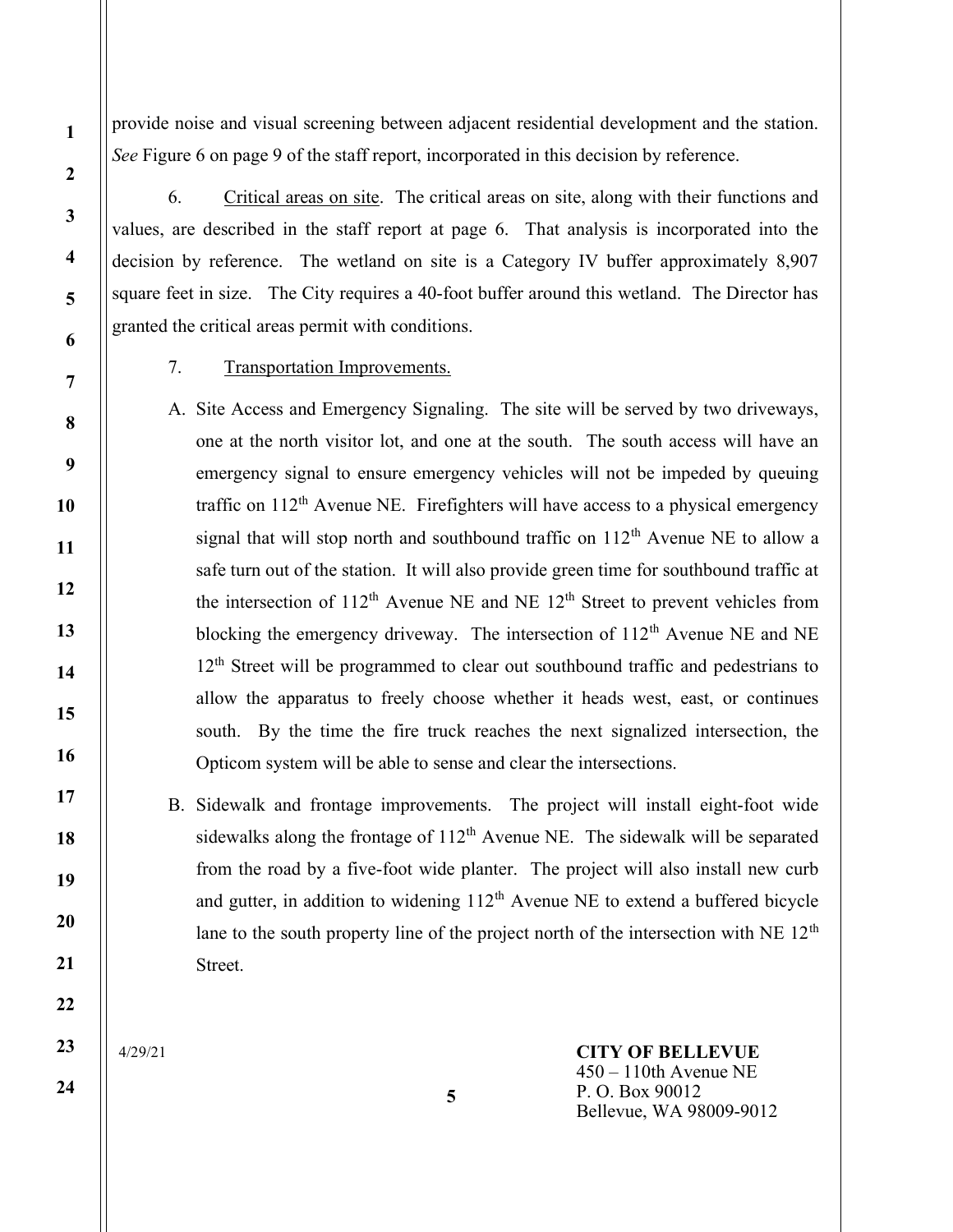C.  $112<sup>th</sup>$  Avenue NE frontage improvements include installation of a six-foot wide half center turn lane, two 11-foot wide southbound travel lanes, a two-foot wide striped buffer, a five-foot wide southbound bike lane, concrete curb and gutter, a five-foot wide planter strip, and an eight-foot wide sidewalk. There will also be installation of a new signal with the project's south driveway, and signal improvements to connect to the  $112<sup>th</sup>$  Avenue NE and NE  $12<sup>th</sup>$  Street intersection signal. This decision includes conditions of approval related to civil engineering plans to ensure the infrastructure requirements of the project are met, including dedication of easements to the City for the sidewalk and any signal cabinets and appurtenances.

8. SEPA Review. DSD issued a Determination of Nonsignificance ("DNS") on the project, concluding that the environmental review indicated no probability of significant adverse environmental impacts occurring as a result of the proposal. That decision was not appealed and is therefore final.

9. Public Comment. A public meeting was held August 6, 2020. The following concerns were raised:

> a. Noise. Comments were submitting concerning noise at night from sirens disturbing nearby neighborhoods. BFD responded that siren use is subject to state law requirements, but they will be a good neighbor and conscientious of nighttime noises and their impacts to adjacent residences. To address noise and other disturbances, the site has been designed to locate the operations of the station to the southern portion of the site as well as on the southern façade of the station building which is as far as possible from the adjacent residential areas to the west and north.

b. Privacy, Screening and Landscaping: There were comments submitted concerning loss of privacy, parking location, vegetation screening, light intrusion, public use, and retention of trees. The BFD responded that the

6

4/29/21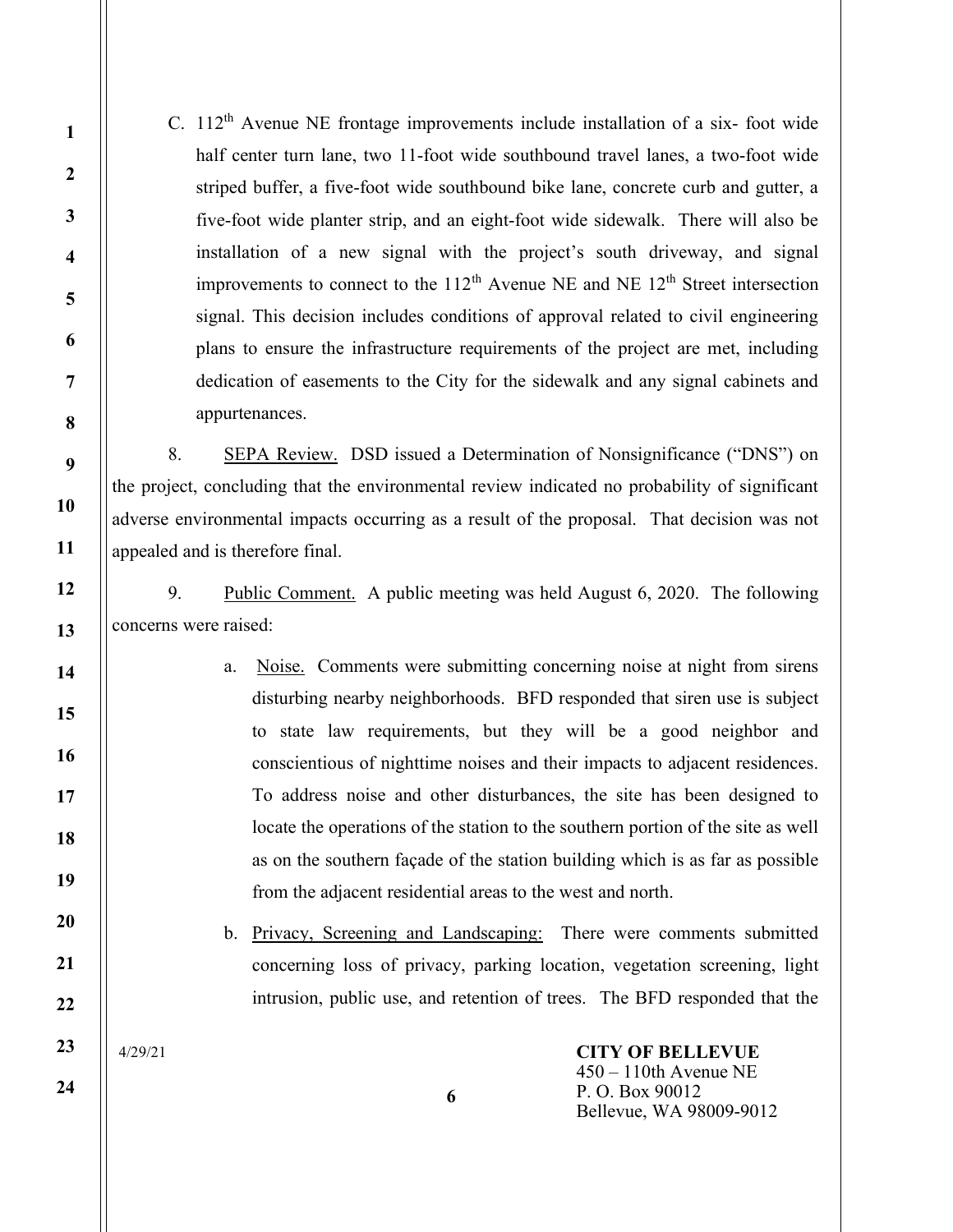proposal maintains a 50-foot or greater area of vegetation between the west and north property lines and proposed station, which greatly exceeds the 10-foot land use code requirement. The submitted plans show landscaping and planting in those areas, which will exceed the prior residential plantings. The only existing trees that will be removed are those which are directly impacted by the improvements at the south end of the site. Trees will be left in place on much of the site and within the vegetated areas between the station and the west and north property lines. The north visitor parking lot will only contain nine parking spaces, as no public functions are anticipated at this site. Exterior lighting will be shielded and directed down so as not to spill off-site.

- c. Risk of fire from fueling station. A comment was submitting concerning the potential risk of fire from the proposed fueling station at the fire station. BFD responded that all local, state and federal requirements for design and construction of fueling stations will be met by the proposed fueling station on site.
- d. Public notice and future expansion. One neighbor stated at the meeting that he did not receive notice; however, staff checked and confirmed a notice was sent to him. Additionally, the City has held numerous open houses, a project website with updated and information, and opportunities for the public to comment throughout the review process. As far as expansion of this project, BFD stated that there are no plans for expansion, due to the rigorous zoning and critical area requirements. If that were to change, the BFD acknowledged that additional permitting and notice would be required.

10. Any finding of fact which may be deemed a conclusion of law is hereby adopted as such, and vice versa.

4/29/21

1

2

3

4

5

6

7

8

9

10

11

12

13

14

15

16

17

18

19

20

21

22

23

24

CITY OF BELLEVUE 450 – 110th Avenue NE P. O. Box 90012 Bellevue, WA 98009-9012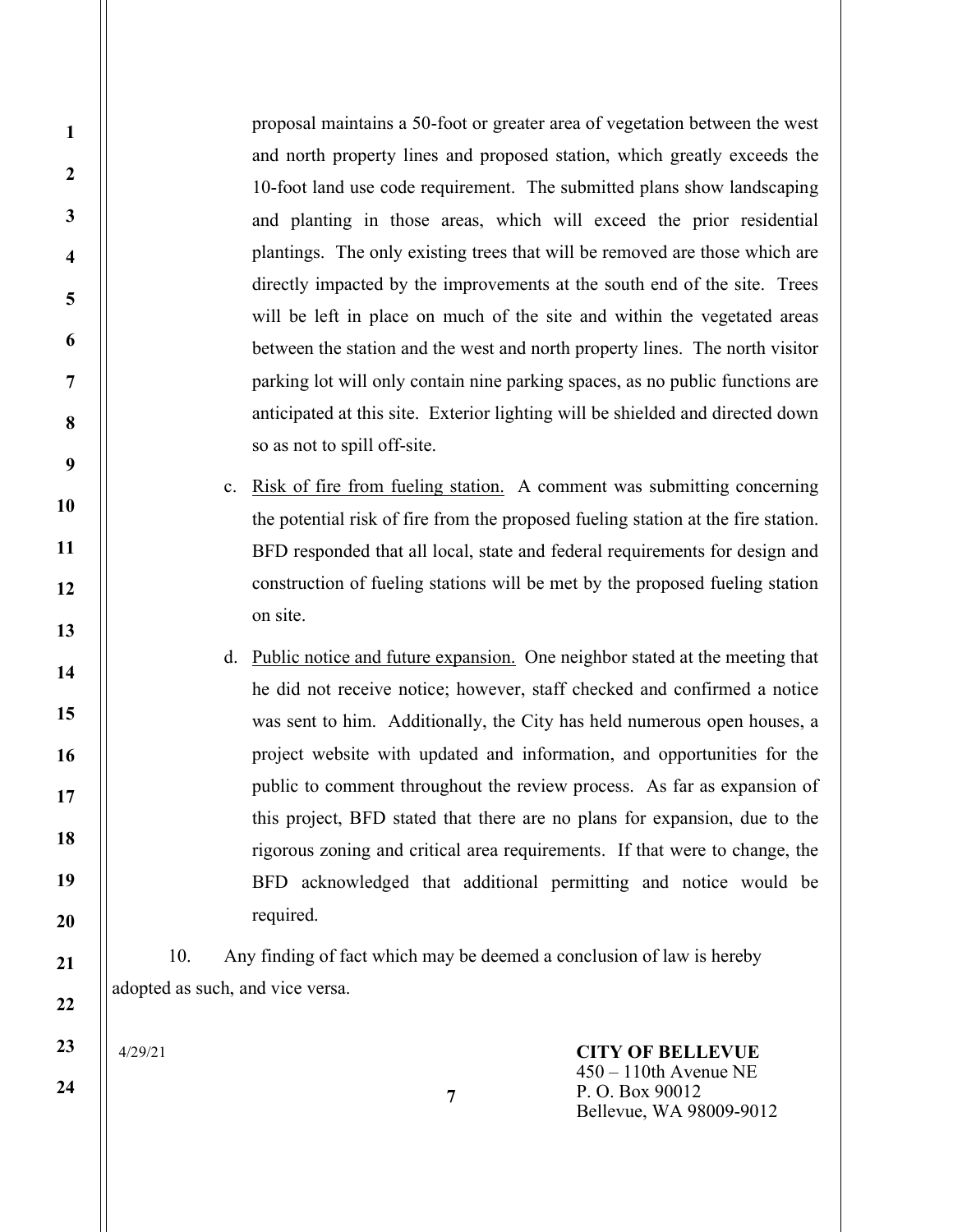|                                                                                                                                                                                                                                            | <b>CONCLUSIONS OF LAW</b>                                                                                                                                                                                                               |                                                                                                  |
|--------------------------------------------------------------------------------------------------------------------------------------------------------------------------------------------------------------------------------------------|-----------------------------------------------------------------------------------------------------------------------------------------------------------------------------------------------------------------------------------------|--------------------------------------------------------------------------------------------------|
| 1.                                                                                                                                                                                                                                         |                                                                                                                                                                                                                                         |                                                                                                  |
| The Hearing Examiner has jurisdiction over this application. Under LUC<br>20.35.140.A, the following requirements apply:                                                                                                                   |                                                                                                                                                                                                                                         |                                                                                                  |
|                                                                                                                                                                                                                                            |                                                                                                                                                                                                                                         |                                                                                                  |
| The Examiner shall approve a project or approve with modifications if the<br>applicant has demonstrated that the proposal complies with the applicable<br>decision criteria of the Bellevue City Code. The applicant carries the burden of |                                                                                                                                                                                                                                         |                                                                                                  |
|                                                                                                                                                                                                                                            | proof and must demonstrate that a preponderance of the evidence supports the<br>conclusion that the application merits approval or approval with modifications.<br>In all other cases, the Hearing Examiner shall deny the application. |                                                                                                  |
| 2.                                                                                                                                                                                                                                         | Under LUC 20.35.140.C, the Hearing Examiner may include conditions to                                                                                                                                                                   |                                                                                                  |
|                                                                                                                                                                                                                                            | ensure the proposal conforms to the relevant decision criteria.                                                                                                                                                                         |                                                                                                  |
| 3.<br>LUC 20.35.140.D provides the relevant requirements for the Hearing                                                                                                                                                                   |                                                                                                                                                                                                                                         |                                                                                                  |
| Examiner's decision:                                                                                                                                                                                                                       |                                                                                                                                                                                                                                         |                                                                                                  |
|                                                                                                                                                                                                                                            | D. Written Decision of the Hearing Examiner.                                                                                                                                                                                            |                                                                                                  |
|                                                                                                                                                                                                                                            | The Hearing Examiner shall within 10 working days following the close of the<br>record distribute a written report supporting the decision. The report shall<br>contain the following:                                                  |                                                                                                  |
|                                                                                                                                                                                                                                            | 1. The decision of the Hearing Examiner; and                                                                                                                                                                                            |                                                                                                  |
| 2. Any conditions included as part of the decision; and                                                                                                                                                                                    |                                                                                                                                                                                                                                         |                                                                                                  |
| 3. Findings of facts upon which the decision, including any conditions,<br>was based and the conclusions derived from those facts; and                                                                                                     |                                                                                                                                                                                                                                         |                                                                                                  |
|                                                                                                                                                                                                                                            | 4. A statement explaining the process to appeal the decision of the<br>Hearing Examiner to the City Council.                                                                                                                            |                                                                                                  |
| 4.                                                                                                                                                                                                                                         | The City may approve or approve with modifications an application for a                                                                                                                                                                 |                                                                                                  |
|                                                                                                                                                                                                                                            | conditional use permit under LUC 20.30B.140 if:                                                                                                                                                                                         |                                                                                                  |
|                                                                                                                                                                                                                                            | A. The conditional use is consistent with the Comprehensive Plan; and                                                                                                                                                                   |                                                                                                  |
|                                                                                                                                                                                                                                            | B. The design is compatible with and responds to the existing or intended<br>character, appearance, quality of development and physical characteristics of<br>the subject property and immediate vicinity; and                          |                                                                                                  |
| 4/29/21                                                                                                                                                                                                                                    | 8                                                                                                                                                                                                                                       | <b>CITY OF BELLEVUE</b><br>$450 - 110$ th Avenue NE<br>P.O. Box 90012<br>Bellevue, WA 98009-9012 |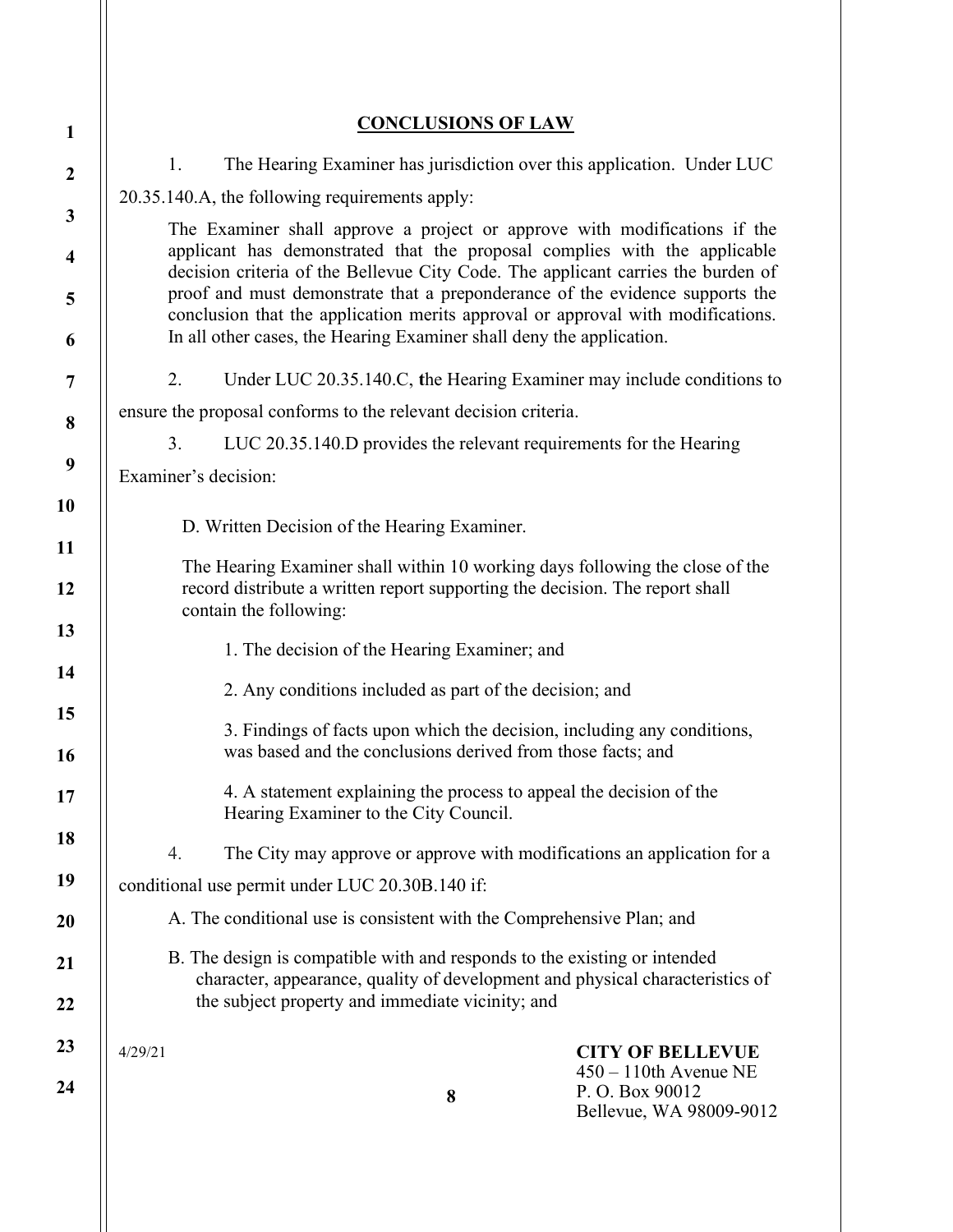- 1 2 3 4 5 6 7 8 9 10 11 12 13 14 15 16 17 18 19 20 21 22 23 24
- C. The conditional use will be served by adequate public facilities including streets, fire protection, and utilities; and
- D. The conditional use will not be materially detrimental to uses or property in the immediate vicinity of the subject property; and

E. The conditional use complies with the applicable requirements of this Code.

 5. The staff recommendation has done a very thorough job of documenting how the proposal meets the requirements for conditional use approval and the Hearing Examiner incorporates the discussion contained in the staff report at pp. 28-30 by reference in its entirety as a part of this decision. The Examiner concludes that the proposal meets each of the criteria for approval of a conditional use.

 6. The applicant has met its burden of proof to demonstrate that the conditional use permit should be approved, with conditions.

 7. The conditions of approval recommended by the Department are reasonable and capable of being accomplished, and they should be required to assure the conditional use as proposed meets the criteria of LUC 20.30B.140.

8. The Department submitted an erratum to the conditions of approval after the close of the public hearing record. Because the change was very minor in nature, the Hearing Examiner will incorporate the erratum into the conditions of approval.

# **ORDER**

The Hearing Examiner grants approval of the conditional use, with the attached conditions of approval recommended by the Department.

SO ORDERED, this 29<sup>th</sup> day of April 2021.

Burbara, D. Elclechman

Barbara Dykes Ehrlichman Hearing Examiner

4/29/21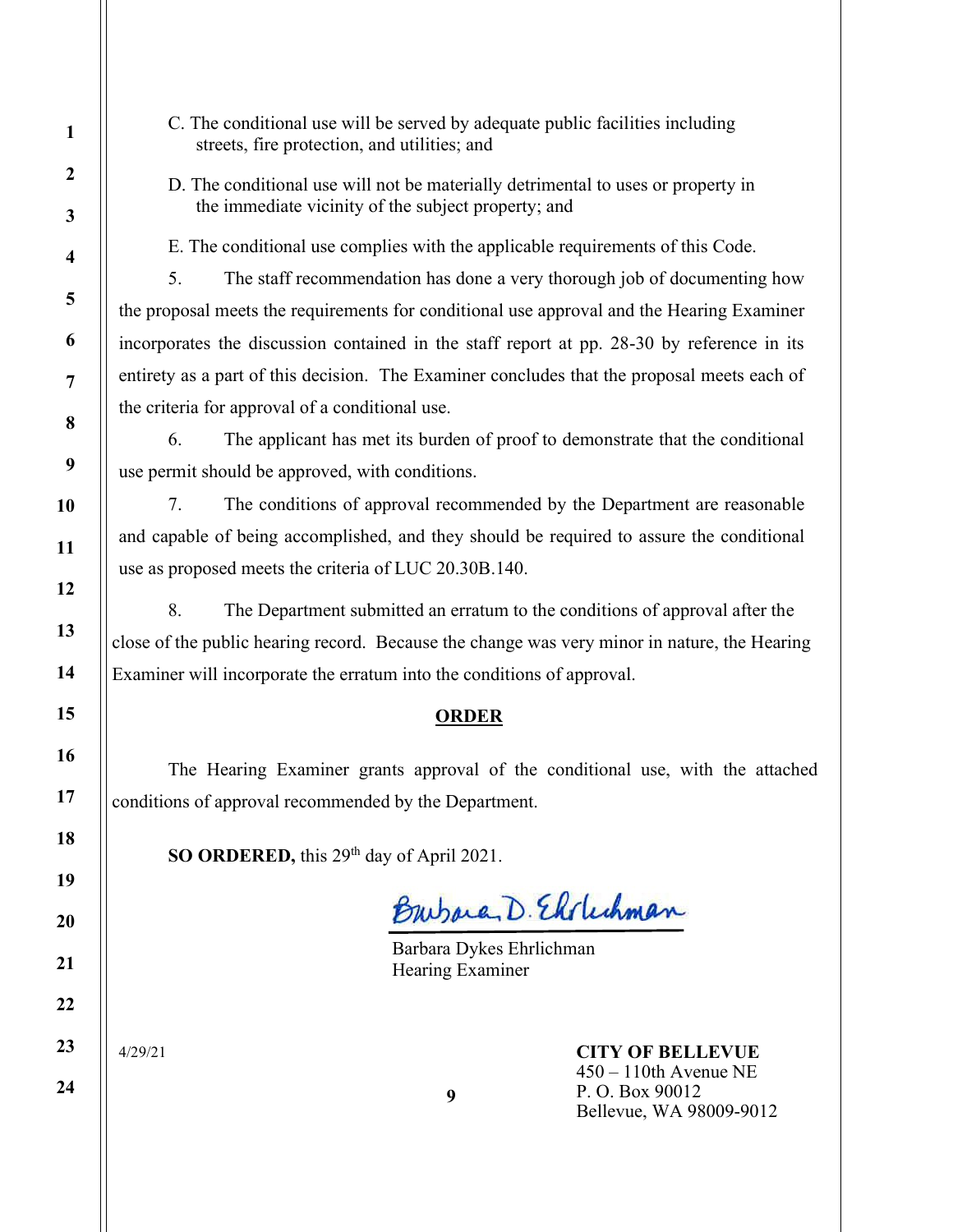## NOTICE OF RIGHT TO APPEAL AND TIME LIMIT

(Pursuant to Resolution No. 9473)

#### RIGHT TO APPEAL-TIME LIMIT

Persons and entities identified in Land Use Code (LUC) 20.35.150, may appeal the decision of the Hearing Examiner to the Bellevue City Council by filing a written statement of the Findings of Fact or Conclusions of Law which are being appealed, and paying a fee, if any, as established by ordinance or resolution, no later than 14 calendar days following the date that the decision was mailed. The written statement must be filed together with an appeal notification form, available from the City Clerk. The written statement of appeal, the appeal notification form, and the appeal fee, if any, must be received by the City Clerk no later than 5:00 p.m. on Thursday, May 13, 2021.

#### TRANSCRIPT OF HEARING-PAYMENT OF COST

An appeal of the Hearing Examiner's decision requires the preparation of a transcript of the hearing before the Hearing Examiner. Within thirty (30) days of the decision, which is appealed from, the appellant shall order from the City Clerk, on a form provided by the Clerk, a full transcript of the hearing before the Hearing Examiner. At the time the order for transcription is placed, the appellant shall post security in the amount of One Hundred Dollars (\$100.00) for each hearing hour to be transcribed. If appellant fails to post security, the appeal shall be considered abandoned.

Additional requirements and procedures concerning appeals filed with the Council are found at Resolution 9473 and in the City of Bellevue Land Use Code.

4/29/21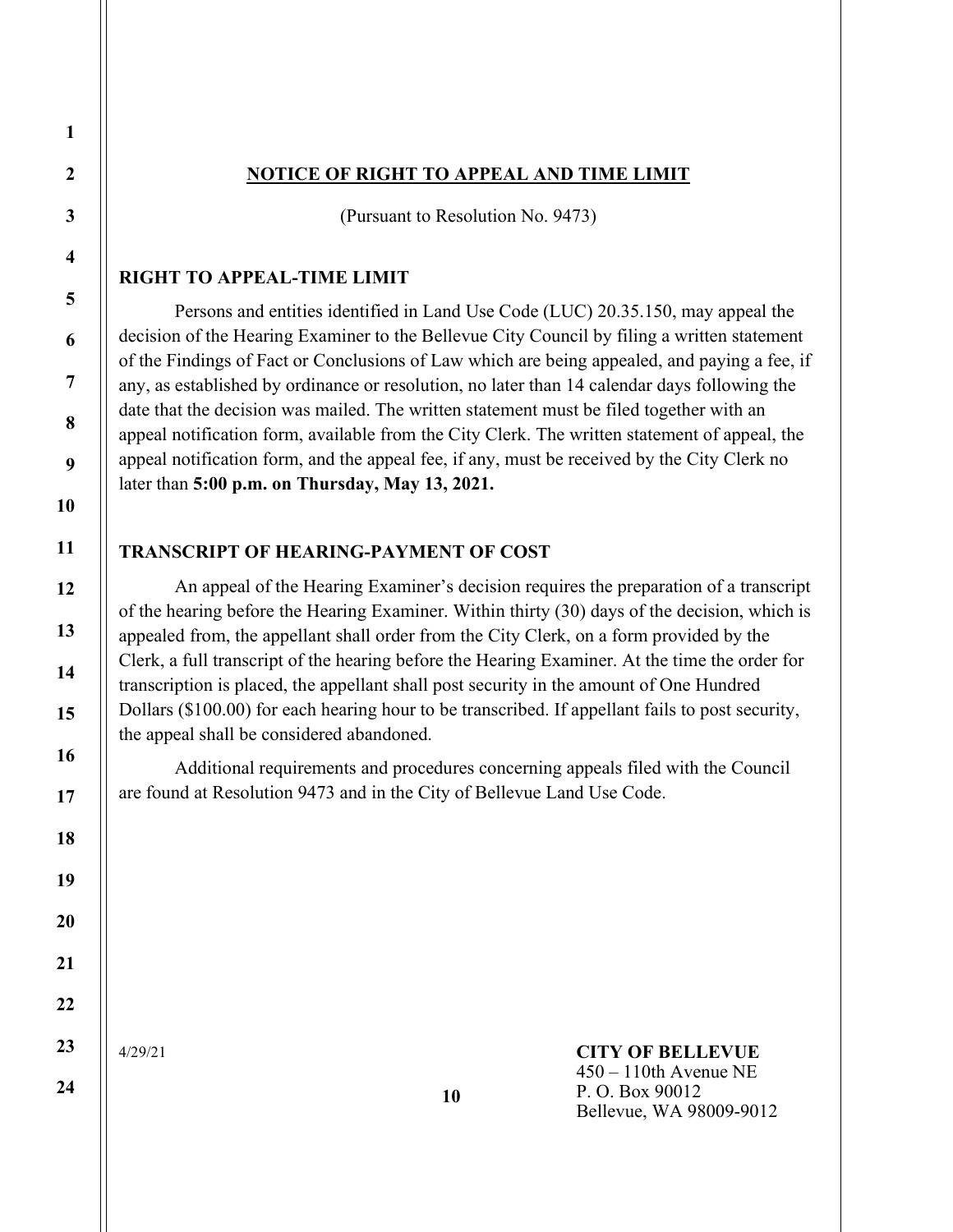# ATTACHMENT: CONDITIONS OF APPROVAL

# IX. E. CONDITIONS OF APPROVAL

## Codes & Ordinances

The following conditions are imposed under the Bellevue City Code referenced. The applicant shall comply with all applicable Bellevue City Codes and ordinances including but not limited to:

| <b>Applicable Ordinances</b>            | <b>Contact Person</b>        |  |
|-----------------------------------------|------------------------------|--|
| Clearing and Grading Code- BCC 23.76    | Janey Gwo, 425-452-6190      |  |
| <b>Construction Codes- BCC Title 23</b> | Bldg. Division, 425-452-6864 |  |
| Fire Code-BCC 23.11                     | Derek Landis, 425-452-4112   |  |
| Land Use Code- BCC Title 20             | Reilly Pittman, 425-452-4350 |  |
| Noise Control-BCC 9.18                  | Reilly Pittman, 425-452-4350 |  |
| Transportation Code- BCC 14.60          | Ryan Miller, 425-452-2065    |  |
| Right of Way Use Code- BCC 14.30        | Tim Stever, 425-452-4294     |  |
| Utility Code- BCC Title 24              | Chris Brookes, 425-452-6825  |  |

# A. GENERAL CONDITIONS

# 1. Clearing and Grading Permit Required

The clearing and grading reviewer has reviewed the plans and materials submitted for this project and has approved the clearing and grading portion of this land use application. Approval of this land use application does not constitute an approval of any construction permit. An application for a clearing and grading permit must be submitted and approved before construction can begin. Plans submitted as part of any permit application for this project shall be consistent with the activity permitted under this approval and must comply with the City of Bellevue Clearing and Grading Code (BCC 23.76).

AUTHORITY: Land Use Code 20.30P.140; Bellevue City Code 23.76 REVIEWER: Janney Gwo, Clearing and Grading Review

# 2. Seasonal Clearing and Grading Restrictions

The clearing & grading code defines the rainy season as October 1st through April 30th. The Development Services Department may grant

> CITY OF BELLEVUE 450 – 110th Avenue NE

Bellevue, WA 98009-9012

P. O. Box 90012

4/29/21

24

1

2

3

4

5

6

7

8

9

10

11

12

13

14

15

16

17

18

19

20

21

22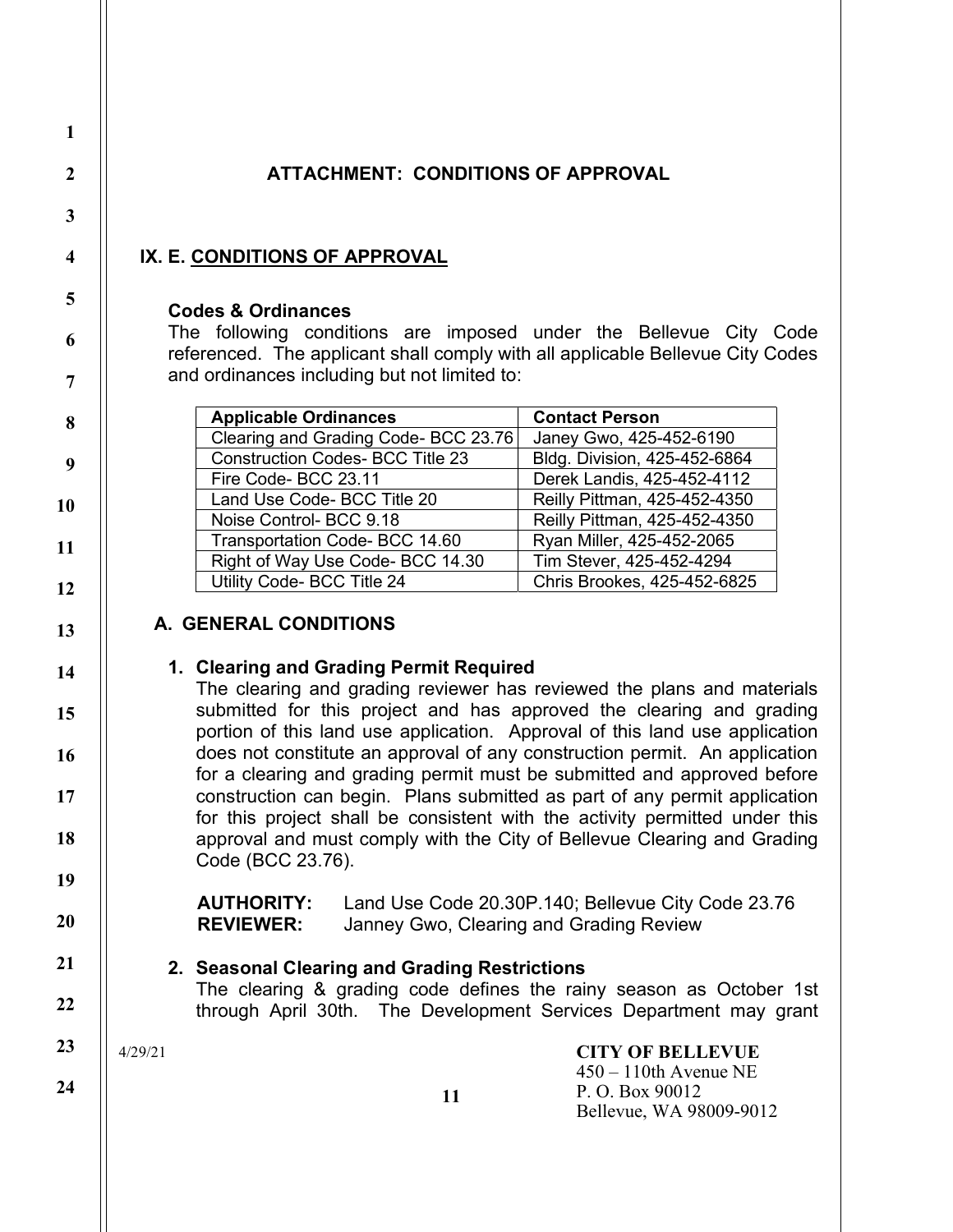| $\mathbf{1}$<br>$\overline{2}$ |         | approval to initiate or continue clearing or grading activity during the rainy<br>season. Any approval will be based on site and project conditions, extent<br>and quality of the erosion and sedimentation control, and the project's track<br>record at controlling erosion and sedimentation.                   |                                                                           |                                                                                                                                                        |
|--------------------------------|---------|--------------------------------------------------------------------------------------------------------------------------------------------------------------------------------------------------------------------------------------------------------------------------------------------------------------------|---------------------------------------------------------------------------|--------------------------------------------------------------------------------------------------------------------------------------------------------|
| $\mathbf{3}$                   |         | <b>AUTHORITY:</b>                                                                                                                                                                                                                                                                                                  | Bellevue City Code 23.76                                                  |                                                                                                                                                        |
| $\overline{\mathbf{4}}$        |         | <b>REVIEWER:</b>                                                                                                                                                                                                                                                                                                   | Janney Gwo, Clearing and Grading Review                                   |                                                                                                                                                        |
| 5                              |         | 3. Vehicular Access Restrictions                                                                                                                                                                                                                                                                                   |                                                                           |                                                                                                                                                        |
| 6                              |         | placed in the future by the City.                                                                                                                                                                                                                                                                                  |                                                                           | There are no access restrictions as this time however restriction may be                                                                               |
| $\overline{7}$                 |         | <b>AUTHORITY:</b><br><b>REVIEWER:</b>                                                                                                                                                                                                                                                                              | Bellevue City Code 14.60.150<br><b>Ryan Miller, Transportation Review</b> |                                                                                                                                                        |
| 8                              |         |                                                                                                                                                                                                                                                                                                                    |                                                                           |                                                                                                                                                        |
| 9                              |         | 4. Provisions for Loading                                                                                                                                                                                                                                                                                          |                                                                           | The property owner shall provide an off-street loading space which can<br>access a public street. This must include an off-street location for garbage |
| 10                             |         |                                                                                                                                                                                                                                                                                                                    |                                                                           | pick-up, which must be acceptable to the garbage hauler. On-street loading                                                                             |
| 11                             |         | and unloading will not be permitted.                                                                                                                                                                                                                                                                               |                                                                           | The backing of fire apparatuses into or out of the public street shall not                                                                             |
| 12                             |         |                                                                                                                                                                                                                                                                                                                    |                                                                           | take place. The applicant shall keep the internal circulation free and clear<br>as needed for all backing maneuvers to take place on site behind the   |
| 13                             |         | sidewalk.                                                                                                                                                                                                                                                                                                          |                                                                           |                                                                                                                                                        |
| 14                             |         | <b>AUTHORITY:</b>                                                                                                                                                                                                                                                                                                  | Land Use Code 20.20.590.K.4; Bellevue City Code<br>14.60.180              |                                                                                                                                                        |
| 15                             |         | <b>REVIEWER:</b>                                                                                                                                                                                                                                                                                                   | Ryan Miller, Transportation Review                                        |                                                                                                                                                        |
| 16                             |         | 5. Lighting                                                                                                                                                                                                                                                                                                        |                                                                           | All lighting is required to be shielded and contained to ensure it is directed                                                                         |
| 17                             |         |                                                                                                                                                                                                                                                                                                                    | away from the wetland and buffer on the site.                             |                                                                                                                                                        |
| 18                             |         | <b>AUTHORITY:</b><br><b>REVIEWER:</b>                                                                                                                                                                                                                                                                              | Land Use Code 20.25H.100<br><b>Reilly Pittman, Land Use Review</b>        |                                                                                                                                                        |
| 19                             |         |                                                                                                                                                                                                                                                                                                                    |                                                                           |                                                                                                                                                        |
| 20                             |         |                                                                                                                                                                                                                                                                                                                    | 6. Utilities Conceptual Approval and Permits                              | Utility Department approval of the design review application is based on the                                                                           |
| 21                             |         | final conceptual design submitted with this application. Final utility design<br>and construction approval is not given under this permit. Small changes to<br>the site layout may be required to accommodate the utilities after utility<br>engineering is approved. The water, sewer, and storm drainage systems |                                                                           |                                                                                                                                                        |
| 22                             |         |                                                                                                                                                                                                                                                                                                                    |                                                                           |                                                                                                                                                        |
| 23                             | 4/29/21 |                                                                                                                                                                                                                                                                                                                    |                                                                           | <b>CITY OF BELLEVUE</b>                                                                                                                                |
|                                |         |                                                                                                                                                                                                                                                                                                                    |                                                                           | $450 - 110$ th Avenue NE                                                                                                                               |
| 24                             |         |                                                                                                                                                                                                                                                                                                                    | 12                                                                        | P.O. Box 90012<br>Bellevue, WA 98009-9012                                                                                                              |
|                                |         |                                                                                                                                                                                                                                                                                                                    |                                                                           |                                                                                                                                                        |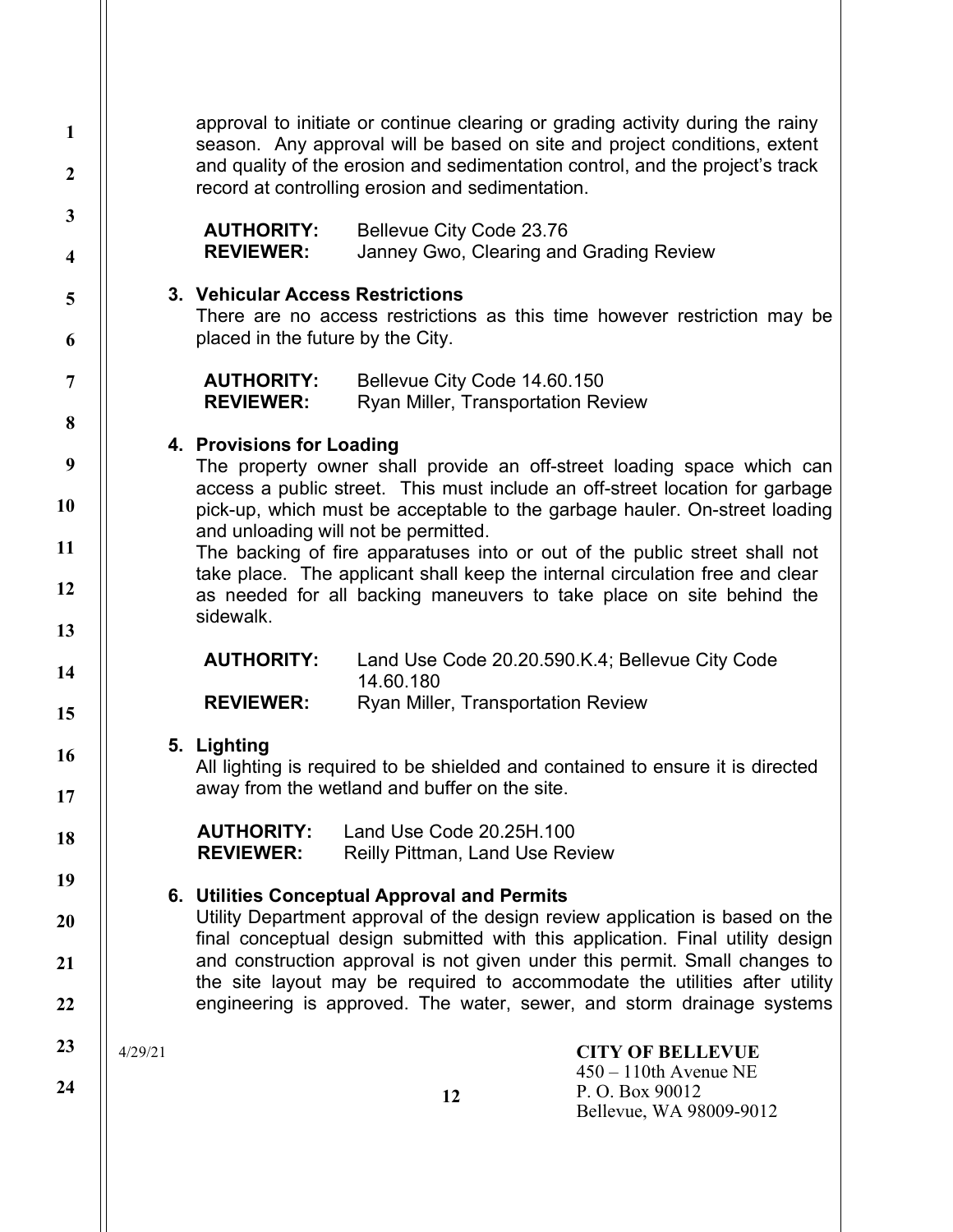shall be designed per the current City of Bellevue Utility Codes and Utility Engineering Standards. Utilities Department design review, plan approval, and field inspection is performed under the Utilities Permit Processes. All connection charges will be due prior to issuance of the respective permits. Easements will be required as necessary for new publicly owned facilities, and easement modifications will be required for areas where public utilities and easements are no longer existing.

Any unused existing services must be abandoned back to the main. UA permits will be required for each sanitary side sewer connection/modification. UC permits are required for domestic and irrigation water services 2-inch and smaller. UE permits are required for storm and water services larger than 2-inch.

AUTHORITY: Bellevue City Code 24.02, 24.04, 24.06 REVIEWER: Chris Brookes, Utilities Review

# B. CONDITIONS REQUIRED PRIOR TO ISSUANCE OF ANY CLEARING AND GRADING PERMIT

## 7. Final Arborist Report and Tree Retention

The submitted arborist report must be updated based on the final plans. The arborist must confirm their preliminary findings and provide any additional recommendations for tree protection. Tree retention requires is all trees in the perimeter landscaping area and 15 percent of the tree interior to the site. The project exceeds the minimum 15 percent of the existing diameter inches, but the final retention percentage for the site interior needs to be confirmed. The arborist report must also provide recommendations for conversion to habitat snags, use of large wood on the site, or removal of the dead trees. If a tree does not pose a hazard it should be left in the wetland or buffer. The final plans must clearly show trees proposed for removal or retention, consistent with the arborist report.

AUTHORITY: Land Use Code 20.20.900; Land Use Code 20.25H.055.C.3.i **REVIEWER:** Reilly Pittman, Land Use Review

# 8. Final Mitigation and Restoration Plan

A final plan that shows planting proposed to mitigate impacts, restore temporary disturbance, and enhance the wetland and buffer is required to be submitted with the clearing and grading permit. This plan must also include the provisions for maintenance and monitoring.

4/29/21

1

2

3

4

5

6

7

8

9

10

11

12

13

14

15

16

17

18

19

20

21

22

23

24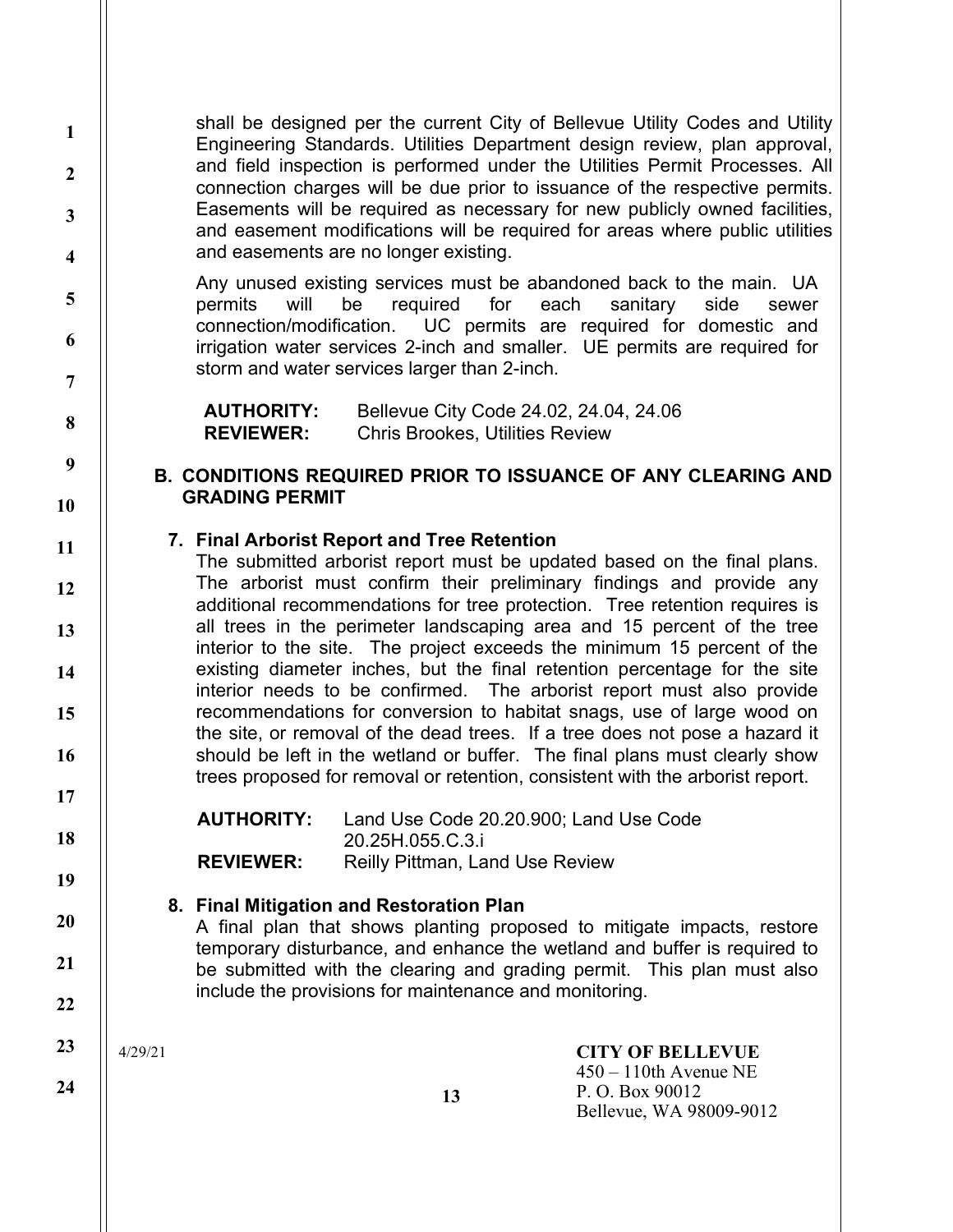| $\mathbf{1}$            |                                                                                                                                                                                                          | <b>AUTHORITY:</b><br><b>REVIEWER:</b>                                                                                                                 | Land Use Code 20.25H.220<br><b>Reilly Pittman, Land Use Review</b> |                                                                             |  |
|-------------------------|----------------------------------------------------------------------------------------------------------------------------------------------------------------------------------------------------------|-------------------------------------------------------------------------------------------------------------------------------------------------------|--------------------------------------------------------------------|-----------------------------------------------------------------------------|--|
| $\boldsymbol{2}$        |                                                                                                                                                                                                          |                                                                                                                                                       | 9. Maintenance and Monitoring for Five Years                       |                                                                             |  |
| 3                       |                                                                                                                                                                                                          | Maintenance and monitoring are required for five years per the plan<br>submitted as reference document 4. Annual reports are required to be           |                                                                    |                                                                             |  |
| $\overline{\mathbf{4}}$ |                                                                                                                                                                                                          | transmitted to Reilly Pittman for review.                                                                                                             |                                                                    |                                                                             |  |
| 5                       |                                                                                                                                                                                                          | <b>AUTHORITY:</b><br><b>REVIEWER:</b>                                                                                                                 | Land Use Code 20.25H.220<br><b>Reilly Pittman, Land Use Review</b> |                                                                             |  |
| 6                       |                                                                                                                                                                                                          | 10. Conformance to Zoning Code                                                                                                                        |                                                                    |                                                                             |  |
| 7                       |                                                                                                                                                                                                          |                                                                                                                                                       | shall verify conformance with all applicable zoning requirements.  | The site plan(s) submitted as part of a future building permit application  |  |
| 8                       |                                                                                                                                                                                                          | <b>AUTHORITY:</b>                                                                                                                                     | Land Use Code 20.20.010                                            |                                                                             |  |
| 9                       |                                                                                                                                                                                                          | <b>REVIEWER:</b>                                                                                                                                      | <b>Reilly Pittman, Land Use Review</b>                             |                                                                             |  |
| 10                      |                                                                                                                                                                                                          | <b>11. Final Landscaping Plans</b>                                                                                                                    |                                                                    |                                                                             |  |
| 11                      | A final landscaping plan is required to be submitted with the clearing and<br>grading permit application.                                                                                                |                                                                                                                                                       |                                                                    |                                                                             |  |
| 12                      |                                                                                                                                                                                                          | <b>AUTHORITY:</b>                                                                                                                                     | Land Use Code 20.20.520                                            |                                                                             |  |
| 13                      |                                                                                                                                                                                                          | <b>REVIEWER:</b>                                                                                                                                      | <b>Reilly Pittman, Land Use Review</b>                             |                                                                             |  |
| 14                      | 12. Right-Of-Way Use Permit                                                                                                                                                                              |                                                                                                                                                       |                                                                    |                                                                             |  |
| 15                      | Prior to issuance of any construction or clearing and grading permit, the<br>applicant shall secure applicable right-of-way use permits from the City's<br>Transportation Department, which may include: |                                                                                                                                                       |                                                                    |                                                                             |  |
| 16                      |                                                                                                                                                                                                          |                                                                                                                                                       | a) Designated truck hauling routes.                                |                                                                             |  |
| 17                      |                                                                                                                                                                                                          | b) Truck loading/unloading activities.                                                                                                                |                                                                    |                                                                             |  |
| 18                      |                                                                                                                                                                                                          | c) Location of construction fences.<br>d) Hours of construction and hauling.                                                                          |                                                                    |                                                                             |  |
| 19                      | e) Requirements for leasing of right of way or pedestrian easements.                                                                                                                                     |                                                                                                                                                       |                                                                    |                                                                             |  |
|                         |                                                                                                                                                                                                          | Provisions for street sweeping, excavation and construction.<br>f)<br>g) Location of construction signing and pedestrian detour routes.               |                                                                    |                                                                             |  |
| 20                      |                                                                                                                                                                                                          | h) All other construction activities as they affect the public street system.                                                                         |                                                                    |                                                                             |  |
| 21                      |                                                                                                                                                                                                          | In addition, the applicant shall submit for review and approval a plan for<br>providing pedestrian access during construction of this project. Access |                                                                    |                                                                             |  |
| 22                      |                                                                                                                                                                                                          |                                                                                                                                                       |                                                                    | shall be provided at all times during the construction process, except when |  |
| 23                      | 4/29/21                                                                                                                                                                                                  |                                                                                                                                                       |                                                                    | <b>CITY OF BELLEVUE</b>                                                     |  |
| 24                      |                                                                                                                                                                                                          |                                                                                                                                                       | 14                                                                 | $450 - 110$ th Avenue NE<br>P.O. Box 90012<br>Bellevue, WA 98009-9012       |  |
|                         |                                                                                                                                                                                                          |                                                                                                                                                       |                                                                    |                                                                             |  |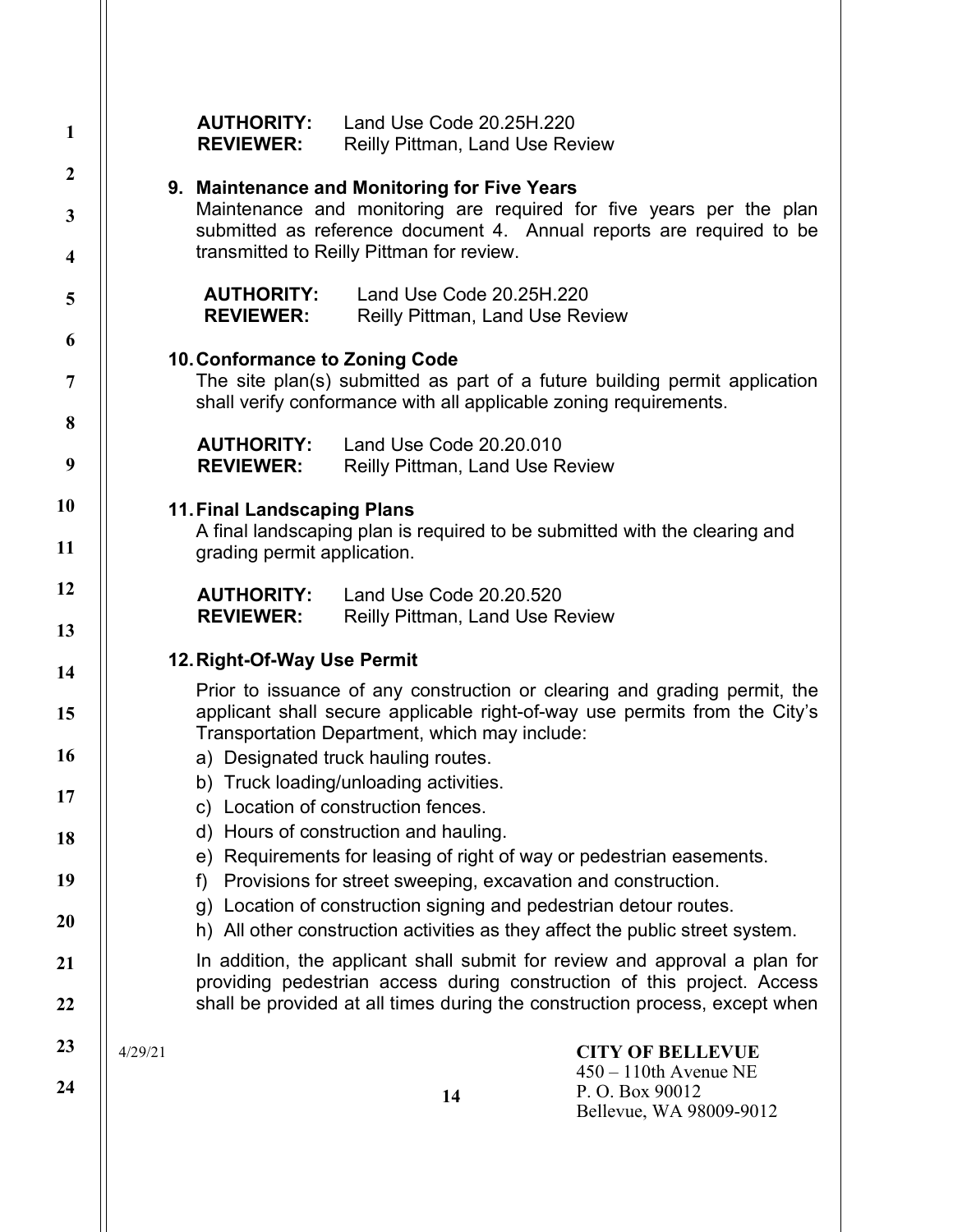| $\mathbf{1}$<br>$\boldsymbol{2}$ | specific construction activities such as shoring, foundation work, and<br>construction of frontage improvements prevent access. General materials<br>storage and contractor convenience are not reasons for preventing access. |  |  |  |
|----------------------------------|--------------------------------------------------------------------------------------------------------------------------------------------------------------------------------------------------------------------------------|--|--|--|
| 3                                | The applicant shall secure sufficient off-street parking for construction<br>workers before the issuance of a clearing and grading, building, a<br>foundation, or demolition permit.                                           |  |  |  |
| $\overline{\mathbf{4}}$<br>5     | <b>AUTHORITY:</b><br>Bellevue City Code 11.70 and 14.30<br>Tim Stever, Right-of-Way Review<br><b>REVIEWER:</b>                                                                                                                 |  |  |  |
| 6                                | 13. Transportation Infrastructure Improvements & Civil Engineering Plans                                                                                                                                                       |  |  |  |
|                                  | Civil engineering plans produced by a qualified engineer must be approved                                                                                                                                                      |  |  |  |
| $\overline{7}$                   | by the Transportation Department prior to issuance of the clearing and<br>grading permit. The design of all street frontage improvements and driveway                                                                          |  |  |  |
| 8                                | accesses must be in conformance with the requirements of the Americans<br>with Disabilities Act, the Transportation Development Code, the provisions of                                                                        |  |  |  |
| 9                                | the Transportation Department Design Manual, and specific requirements                                                                                                                                                         |  |  |  |
| 10                               | stated elsewhere in this document. All relevant standard drawings from the<br>Transportation Department Design Manual shall be copied exactly into the<br>final engineering plans.                                             |  |  |  |
| 11                               |                                                                                                                                                                                                                                |  |  |  |
| 12                               | Transportation Infrastructure Improvements on 112 <sup>th</sup> Avenue NE include<br>the following:                                                                                                                            |  |  |  |
| 13                               | i. 112th Avenue NE                                                                                                                                                                                                             |  |  |  |
| 14                               | a. Install the following half street section:<br>6-ft wide half center turn lane<br>i.                                                                                                                                         |  |  |  |
| 15                               | 11-ft wide southbound travel lane<br>ii.<br>11-ft wide southbound travel lane<br>iii.                                                                                                                                          |  |  |  |
| 16                               | 2-ft wide striped buffer<br>iv.                                                                                                                                                                                                |  |  |  |
|                                  | 5-ft wide southbound bicycle lane<br>V.<br>Concrete curb and gutter<br>VI.                                                                                                                                                     |  |  |  |
| 17                               | 5-ft wide planter<br>vii.                                                                                                                                                                                                      |  |  |  |
| 18                               | viii. 8-ft wide sidewalk<br>b. Install street lighting to meet City standards including installation of                                                                                                                        |  |  |  |
| 19                               | new small cell poles and LED fixtures.                                                                                                                                                                                         |  |  |  |
|                                  | c. Relocate all above grade utilities underground<br>d. Installation of a new traffic signal with the south fire station driveway.                                                                                             |  |  |  |
| 20                               | This includes a new service and improvements as needed to connect                                                                                                                                                              |  |  |  |
| 21                               | to the 112 <sup>th</sup> Avenue NE and NE 12 <sup>th</sup> Street intersection signal.                                                                                                                                         |  |  |  |
| 22                               | e. Install a minimum 5-foot wide planter strip with the following:<br>Spray Irrigation from a private meter.<br>L.<br>ii.<br>Soil preparation and root barrier                                                                 |  |  |  |
| 23                               | 4/29/21<br><b>CITY OF BELLEVUE</b>                                                                                                                                                                                             |  |  |  |
| 24                               | $450 - 110$ th Avenue NE<br>P.O. Box 90012<br>15<br>Bellevue, WA 98009-9012                                                                                                                                                    |  |  |  |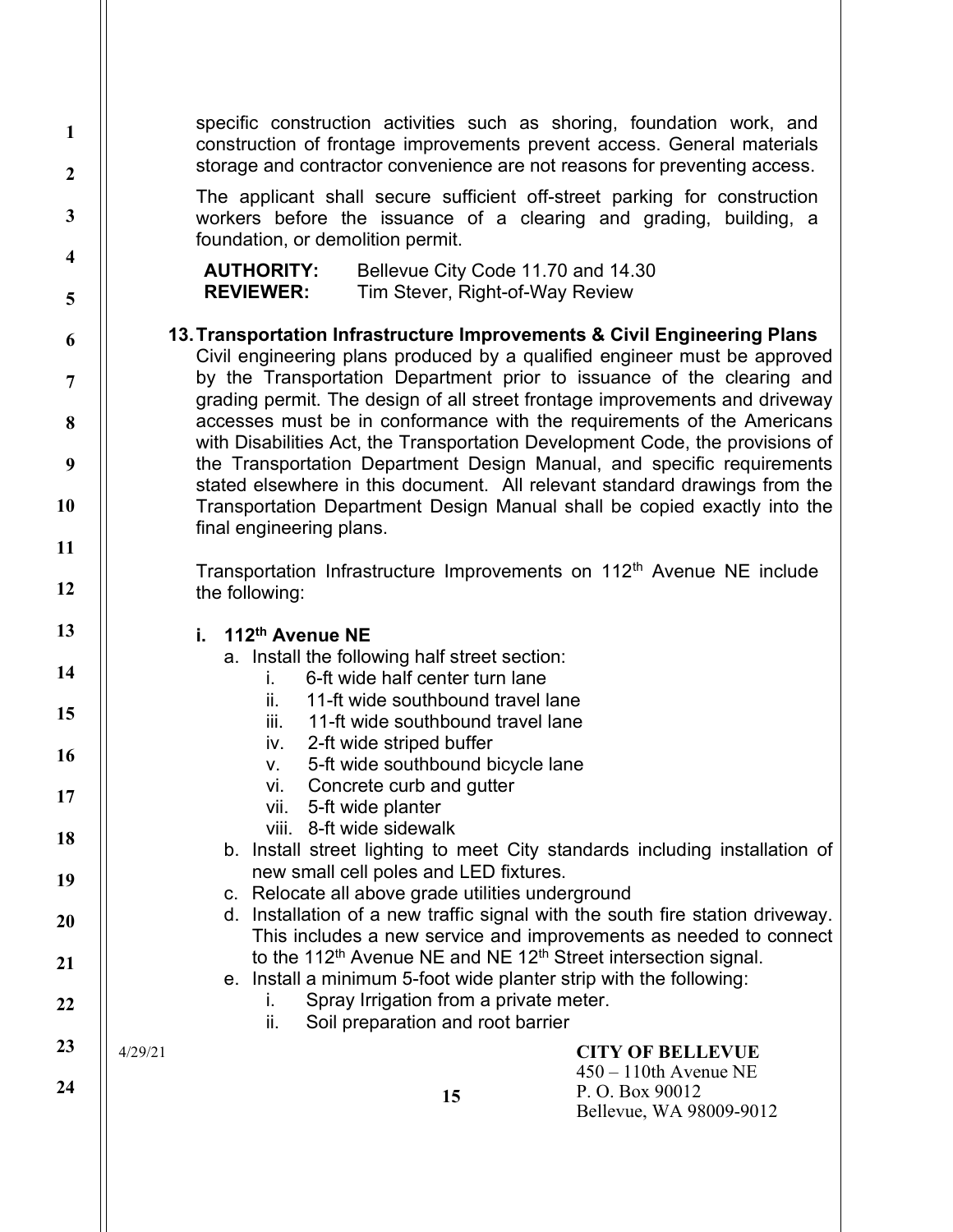| iii. | Street trees, ground cover, and landscaping |  |  |
|------|---------------------------------------------|--|--|
|      |                                             |  |  |

iv. A combined street tree and streetlight plan is required for review and approval prior to completion of engineering and landscape plans. The goal is to provide the optimum number of street trees while not compromising the light and safety provided by streetlights. Street trees and streetlights must be shown on the same plan sheet with the proper separation (generally 25 feet apart) and the proper spacing from driveways (ten feet from Point A in standard drawing SW-140-1 or equivalent).

- f. Convey property rights to the City, prior to grading permit issuance.
	- i. Provide Right of Way dedication to the back edge of the sidewalk.

#### ii. Fiber

a. Conduit and junction boxes are required along the length of 112th Avenue NE. The City will take on the cost of the fiber and the fiber installation. The applicant shall install the conduit and junction boxes.

## iii. The Americans with Disabilities Act (ADA)

- a. ADA requires that sidewalk cross slopes not exceed two percent. The sidewalk cross slope may be less than two percent only if the sidewalk has a longitudinal slope sufficient to provide adequate drainage. Bellevue's standard for curb height is six inches, except where curb ramps are needed. The engineering plans must comply with these requirements, and must show adequate details, including spot elevations, to confirm compliance. New curb and sidewalk shall be constructed in compliance with these requirements. Building elevations shall be consistent with the required curb and sidewalk elevations. Spot elevations must be included in the building plans in a manner that proves that building elevations are designed to correspond to the sidewalk elevations shown in the engineering plans, especially at entrances and other key points. Curb and sidewalk elevations will not be revised to fit the building, and city inspectors may require spot surveys during construction in order to confirm the required elevations. All new and existing junction boxes shall have non-slip lids installed. All new and existing junction boxes shall have foundry applied non-slip lids within the public sidewalk.
	- ADA also requires provision of a safe travel path for visually handicapped pedestrians. Potential tripping hazards are not allowed in the main pathway. Any planter boxes installed in the sidewalk to improve pedestrian sight distance at driveways must be designed to

4/29/21

24

1

2

3

4

5

6

7

8

9

10

11

12

13

14

15

16

17

18

19

20

21

22

23

16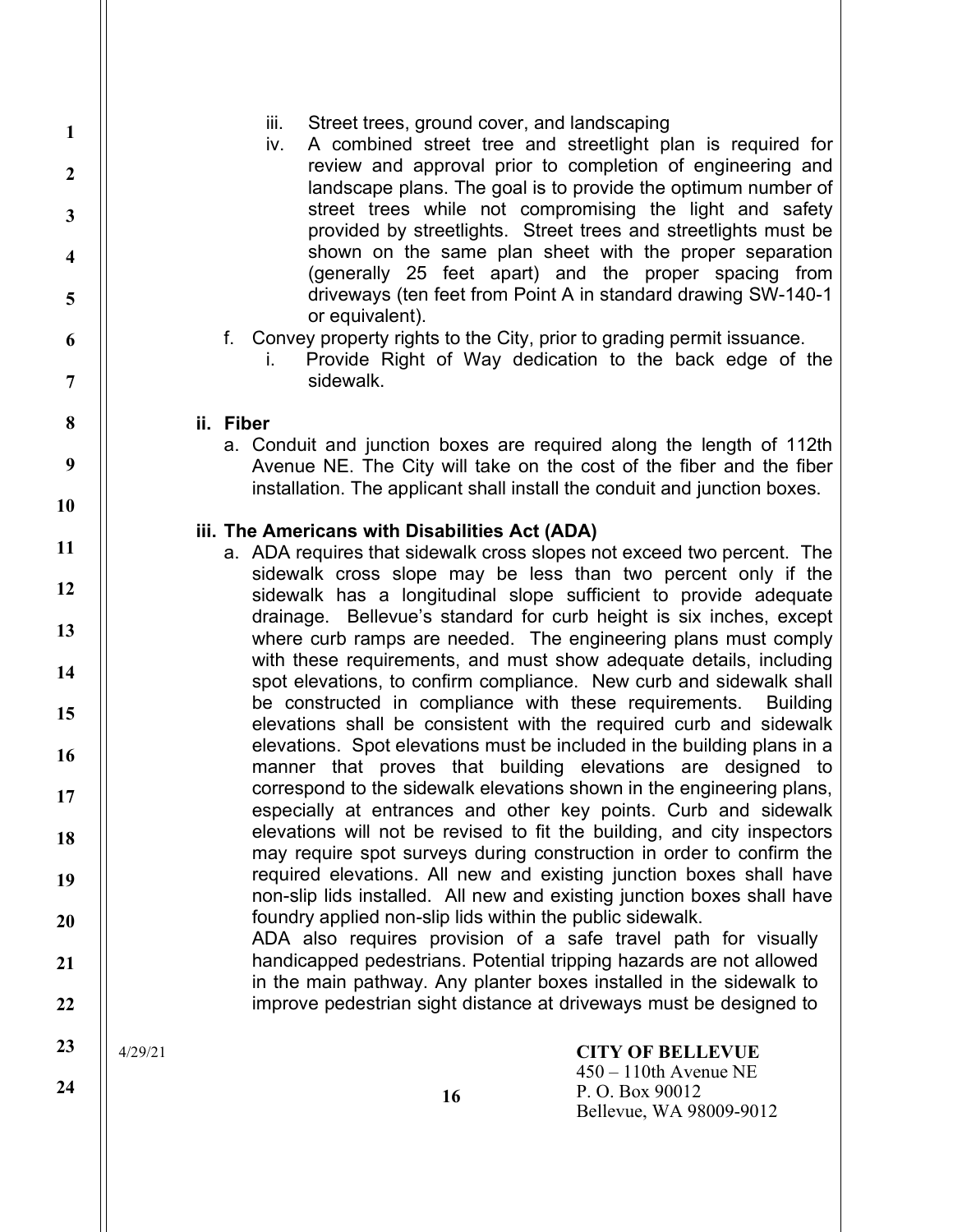reduce the tripping potential and must not extend more than two feet into the public sidewalk. Traffic signal controller boxes and streetlight contactor cabinets must be located so as not to interfere with the main pedestrian path. Buildings shall be designed so that doors do not swing out into the pedestrian path. Installation of colored or textured bands to guide pedestrians in the direction of travel is advisable, subject to the requirements for non-standard sidewalk features. ADA-compliant curb ramps shall be installed where needed, consistent with City and WSDOT standard drawings. If such standards cannot be met, then deviation from standards must be justified on a Design Justification Form to be filed with the Transportation Department.

iv. No fixed objects, including fire hydrants, trees, and streetlight poles, are allowed within ten feet of a driveway edge, defined as Point A in standard drawing SW-140-1 or equivalent. Fixed objects are defined as anything with breakaway characteristics greater than a four-inch by four-inch wooden post.

- v. No new overhead utility lines will be allowed within or across any right of way or sidewalk easement, and existing overhead lines must be relocated underground.
- vi. A dedicated channelization and signage plan are required.

Construction of all street and street frontage improvements must be completed prior to closing the clear and grade permit and right of way use permit for this project. A Design Justification Form must be provided to the Transportation Department for any aspect of any pedestrian route adjacent to or across any street that cannot feasibly be made to comply with ADA standards. Design Justification Forms must be provided prior to approval of the clear and grade plans for any deviations from standards that are known in advance. Forms provided in advance may need to be updated prior to project completion. For any deviations from standards that are not known in advance, Forms must be provided prior to project completion.

AUTHORITY: Bellevue City Code 14.60; Transportation Department Design Manual; Americans with Disabilities Act REVIEWER: Ryan Miller, Transportation Review

4/29/21

CITY OF BELLEVUE 450 – 110th Avenue NE

P. O. Box 90012 Bellevue, WA 98009-9012

23 24

1

2

3

4

5

6

7

8

9

10

11

12

13

14

15

16

17

18

19

20

21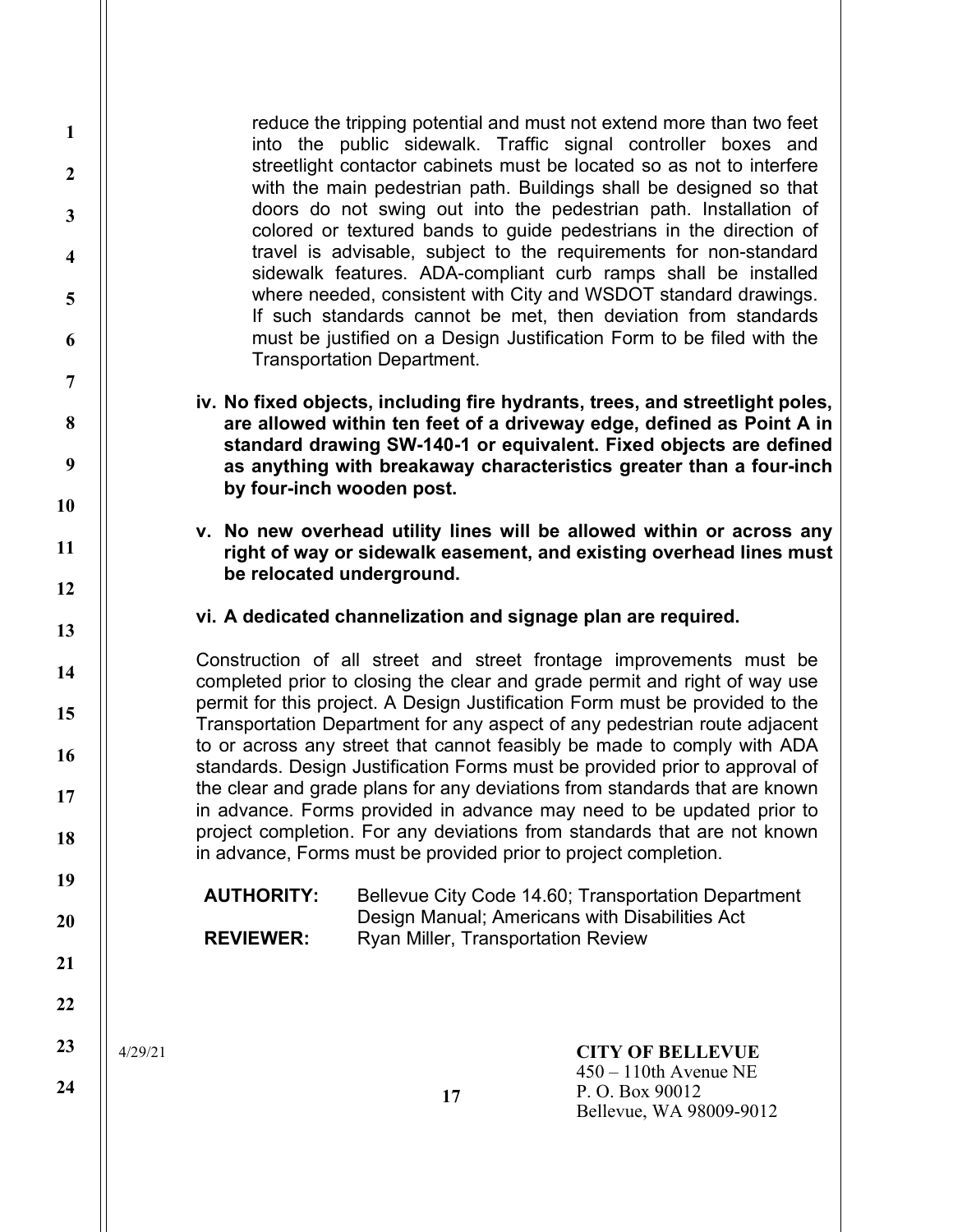| $\mathbf{1}$            | <b>C. CONDITIONS REQUIRED PRIOR TO ISSUANCE OF ANY BUILDING PERMIT</b>                                                                                                                                  |                                                                                                                                                                                                                          |                                                                                                                                                        |  |  |
|-------------------------|---------------------------------------------------------------------------------------------------------------------------------------------------------------------------------------------------------|--------------------------------------------------------------------------------------------------------------------------------------------------------------------------------------------------------------------------|--------------------------------------------------------------------------------------------------------------------------------------------------------|--|--|
| $\boldsymbol{2}$        | <b>14. Boundary Line Adjustment Recorded</b>                                                                                                                                                            |                                                                                                                                                                                                                          |                                                                                                                                                        |  |  |
| $\mathbf{3}$            |                                                                                                                                                                                                         | The boundary line adjustment to combine all separate parcels into one site<br>must be completed prior to building permit issuance.                                                                                       |                                                                                                                                                        |  |  |
| $\overline{\mathbf{4}}$ | <b>AUTHORITY:</b><br><b>REVIEWER:</b>                                                                                                                                                                   | Land Use Code 20.20.010<br><b>Reilly Pittman, Land Use Review</b>                                                                                                                                                        |                                                                                                                                                        |  |  |
| 5                       |                                                                                                                                                                                                         | 15. Building and Site Plans - Transportation                                                                                                                                                                             |                                                                                                                                                        |  |  |
| 6                       |                                                                                                                                                                                                         |                                                                                                                                                                                                                          | Prior to issuance of any building permit, the building grade and elevations                                                                            |  |  |
| $\overline{7}$          |                                                                                                                                                                                                         | shall be consistent with the curb and sidewalk grade shown in the<br>approved civil engineering plans. During construction, city inspectors may<br>require additional survey work at any time in order to confirm proper |                                                                                                                                                        |  |  |
| 8                       |                                                                                                                                                                                                         |                                                                                                                                                                                                                          | elevations. Building plans, landscaping plans, and architectural site plans<br>must accommodate on-site traffic markings and signs and driveway design |  |  |
| 9                       |                                                                                                                                                                                                         |                                                                                                                                                                                                                          | as specified in the engineering plans. Building plans, landscaping plans,                                                                              |  |  |
| 10                      |                                                                                                                                                                                                         | and architectural site plans must comply with vehicle and pedestrian sight<br>distance requirements, as shown on the engineering plans.                                                                                  |                                                                                                                                                        |  |  |
| 11                      | <b>AUTHORITY:</b>                                                                                                                                                                                       |                                                                                                                                                                                                                          | Bellevue City Code 14.60.060; 110; 120; 150; 180; 181;                                                                                                 |  |  |
| 12                      | <b>REVIEWER:</b>                                                                                                                                                                                        | 190; 240; 241<br>Ryan Miller, Transportation Review                                                                                                                                                                      |                                                                                                                                                        |  |  |
| 13                      | 16. Right-of-Way Dedication                                                                                                                                                                             |                                                                                                                                                                                                                          |                                                                                                                                                        |  |  |
| 14                      | The applicant shall provide right of way dedication to the back of the<br>required public sidewalk. Additional right of way dedication shall be                                                         |                                                                                                                                                                                                                          |                                                                                                                                                        |  |  |
| 15                      | located behind the sidewalk.                                                                                                                                                                            |                                                                                                                                                                                                                          | required for any signal cabinets, vaults, and/or appurtenances that may be                                                                             |  |  |
| 16                      | <b>AUTHORITY:</b>                                                                                                                                                                                       | Bellevue City Code 14.60.100                                                                                                                                                                                             |                                                                                                                                                        |  |  |
| 17                      | <b>REVIEWER:</b>                                                                                                                                                                                        | Ryan Miller, Transportation Review                                                                                                                                                                                       |                                                                                                                                                        |  |  |
| 18                      | D. PRIOR TO ISSUANCE OF ANY CERTIFICATE OF OCCUPANCY                                                                                                                                                    |                                                                                                                                                                                                                          |                                                                                                                                                        |  |  |
| 19                      | <b>17. Land Use Inspection</b><br>Final inspection of all planting and landscaping is required by the land use<br>reviewer prior to final building inspection and certificate of occupancy<br>approval. |                                                                                                                                                                                                                          |                                                                                                                                                        |  |  |
| 20                      |                                                                                                                                                                                                         |                                                                                                                                                                                                                          |                                                                                                                                                        |  |  |
| 21                      | <b>AUTHORITY:</b>                                                                                                                                                                                       |                                                                                                                                                                                                                          | Land Use Code 20.25H.220; Land Use Code 20.20.520                                                                                                      |  |  |
| 22                      | <b>REVIEWER:</b>                                                                                                                                                                                        | <b>Reilly Pittman, Land Use Review</b>                                                                                                                                                                                   |                                                                                                                                                        |  |  |
| 23                      | 4/29/21                                                                                                                                                                                                 |                                                                                                                                                                                                                          | <b>CITY OF BELLEVUE</b><br>$450 - 110$ th Avenue NE                                                                                                    |  |  |
| 24                      |                                                                                                                                                                                                         | 18                                                                                                                                                                                                                       | P.O. Box 90012<br>Bellevue, WA 98009-9012                                                                                                              |  |  |